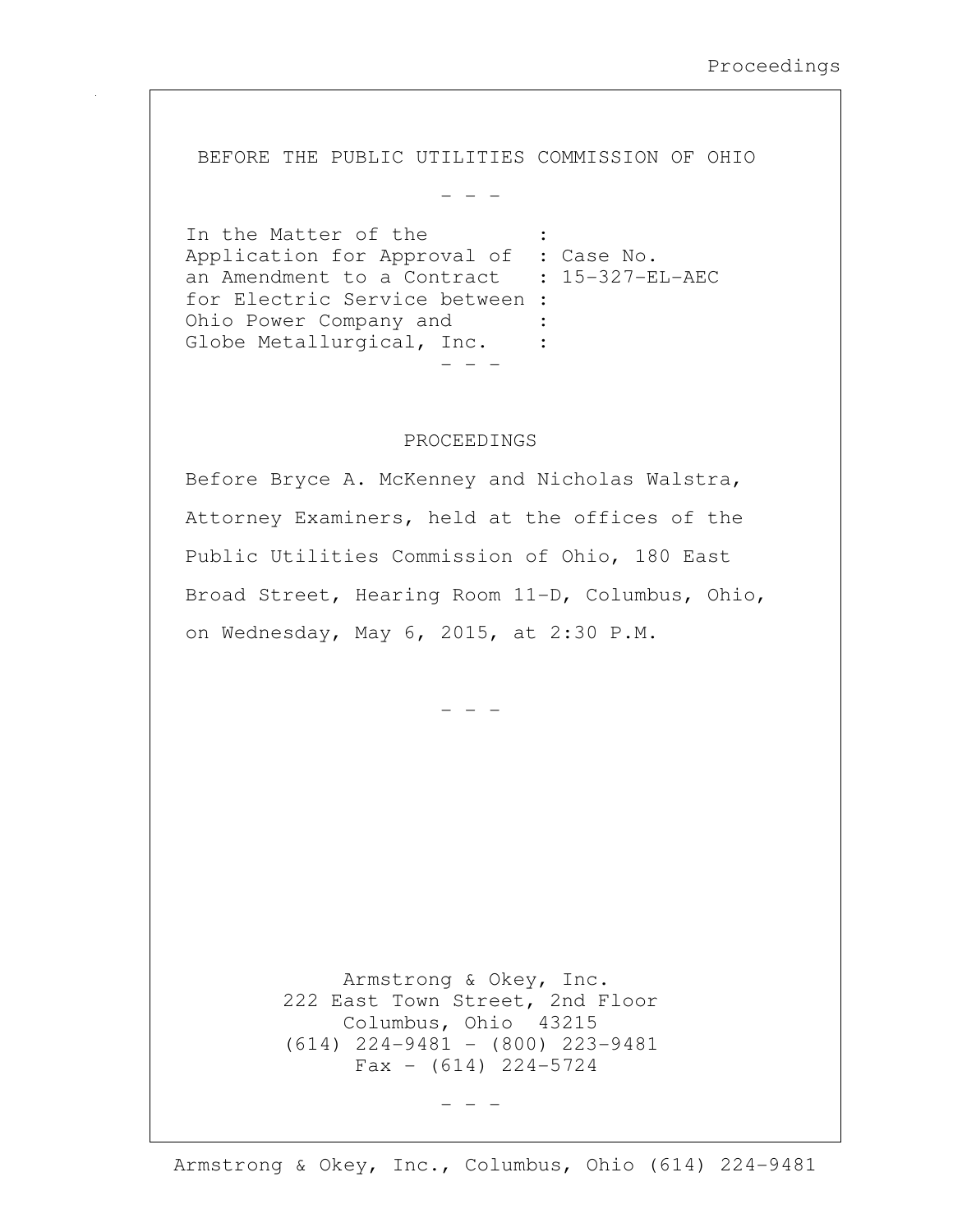|                   |                                                                              | 2 |
|-------------------|------------------------------------------------------------------------------|---|
| $\mathbf 1$       | APPEARANCES:                                                                 |   |
| $\mathbf{2}$      |                                                                              |   |
| 3                 | Vorys, Sater, Seymour and Pease LLP<br>By Mr. M. Howard Petricoff            |   |
| 4                 | 52 East Gay Street<br>Columbus, Ohio 43216-1008                              |   |
| 5                 | On behalf of Globe<br>Metallurgical, Inc., Applicant.                        |   |
| 6                 |                                                                              |   |
| 7                 | Mr. Steven T. Nourse                                                         |   |
| 8                 | 1 Riverside Plaza<br>Columbus, Ohio 43215                                    |   |
| $\mathcal{G}$     |                                                                              |   |
| 10                | On behalf of Ohio Power Company.                                             |   |
| 11                |                                                                              |   |
| $12 \overline{ }$ | Mr. Thomas W. McNamee<br>Assistant Attorney General<br>180 East Broad Street |   |
| 13                | Columbus, Ohio 43215                                                         |   |
| 14                | On behalf of the Staff of the<br>Public Utilities Commission                 |   |
| 15                | of Ohio.                                                                     |   |
| 16                |                                                                              |   |
| 17                |                                                                              |   |
| 18                |                                                                              |   |
| 19                |                                                                              |   |
| 20                |                                                                              |   |
| 21                |                                                                              |   |
| 22                |                                                                              |   |
| 23                |                                                                              |   |
| 24                |                                                                              |   |
| 25                |                                                                              |   |
|                   |                                                                              |   |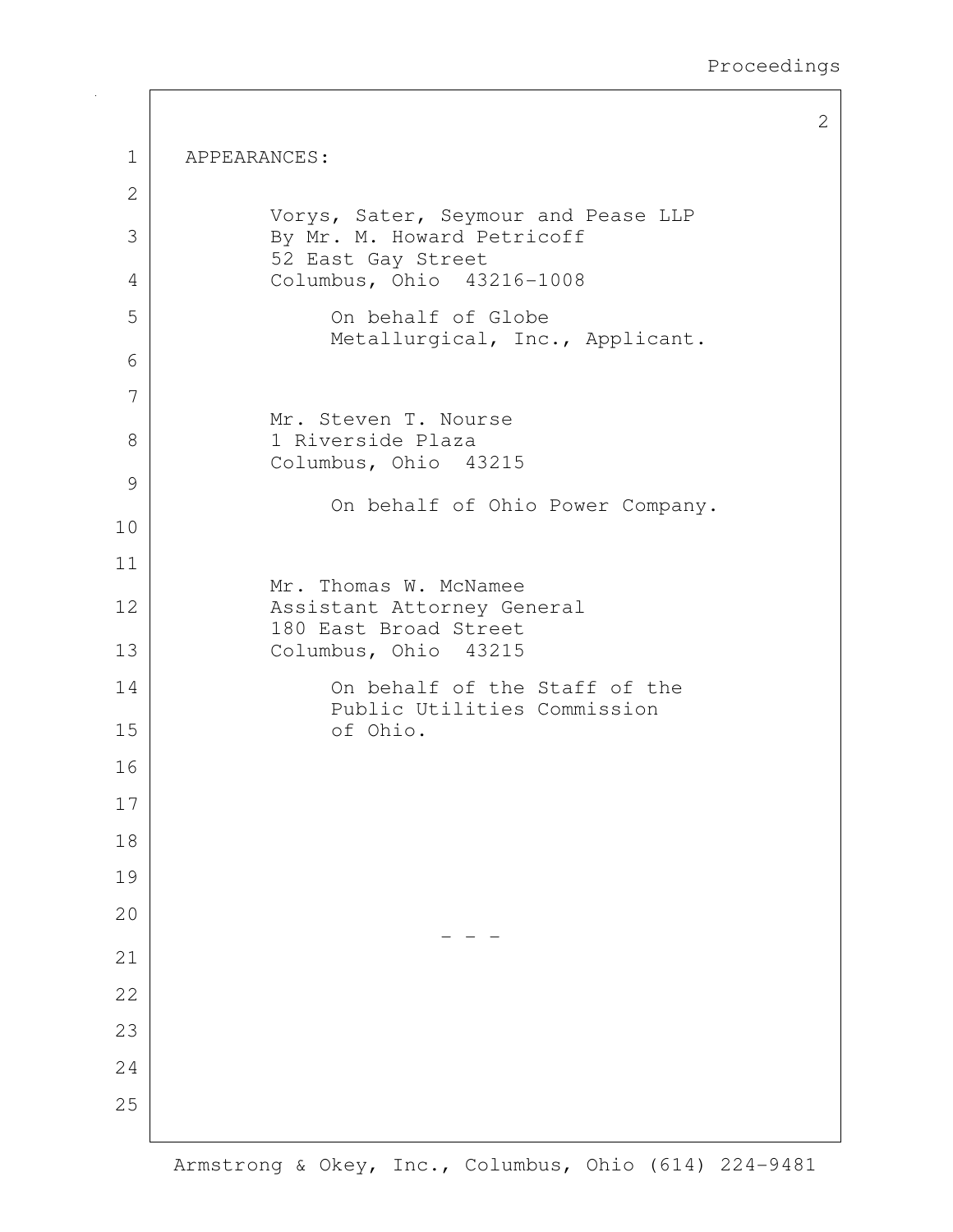|                |                               | $\mathfrak{Z}$ |
|----------------|-------------------------------|----------------|
| $1\,$          | INDEX TO WITNESSES            |                |
| $\mathbf{2}$   |                               |                |
| $\mathcal{S}$  | DIRECT<br>${\tt CROS}$        |                |
| $\sqrt{4}$     | GLOBE METALLURGICAL WITNESSES |                |
| $\mathsf S$    | $\overline{7}$<br>Rus Lang    |                |
| $\epsilon$     |                               |                |
| $\overline{7}$ |                               |                |
| $\,8\,$        |                               |                |
| $\mathcal{G}$  |                               |                |
| $10$           |                               |                |
| $11\,$         |                               |                |
| $12$           |                               |                |
| $13$           |                               |                |
| $1\,4$         |                               |                |
| $15\,$         |                               |                |
| 16             |                               |                |
| $17\,$         |                               |                |
| $18\,$         |                               |                |
| 19             |                               |                |
| 20             |                               |                |
| 21             |                               |                |
| 22             |                               |                |
| 23             |                               |                |
| 24             |                               |                |
| 25             |                               |                |
|                |                               |                |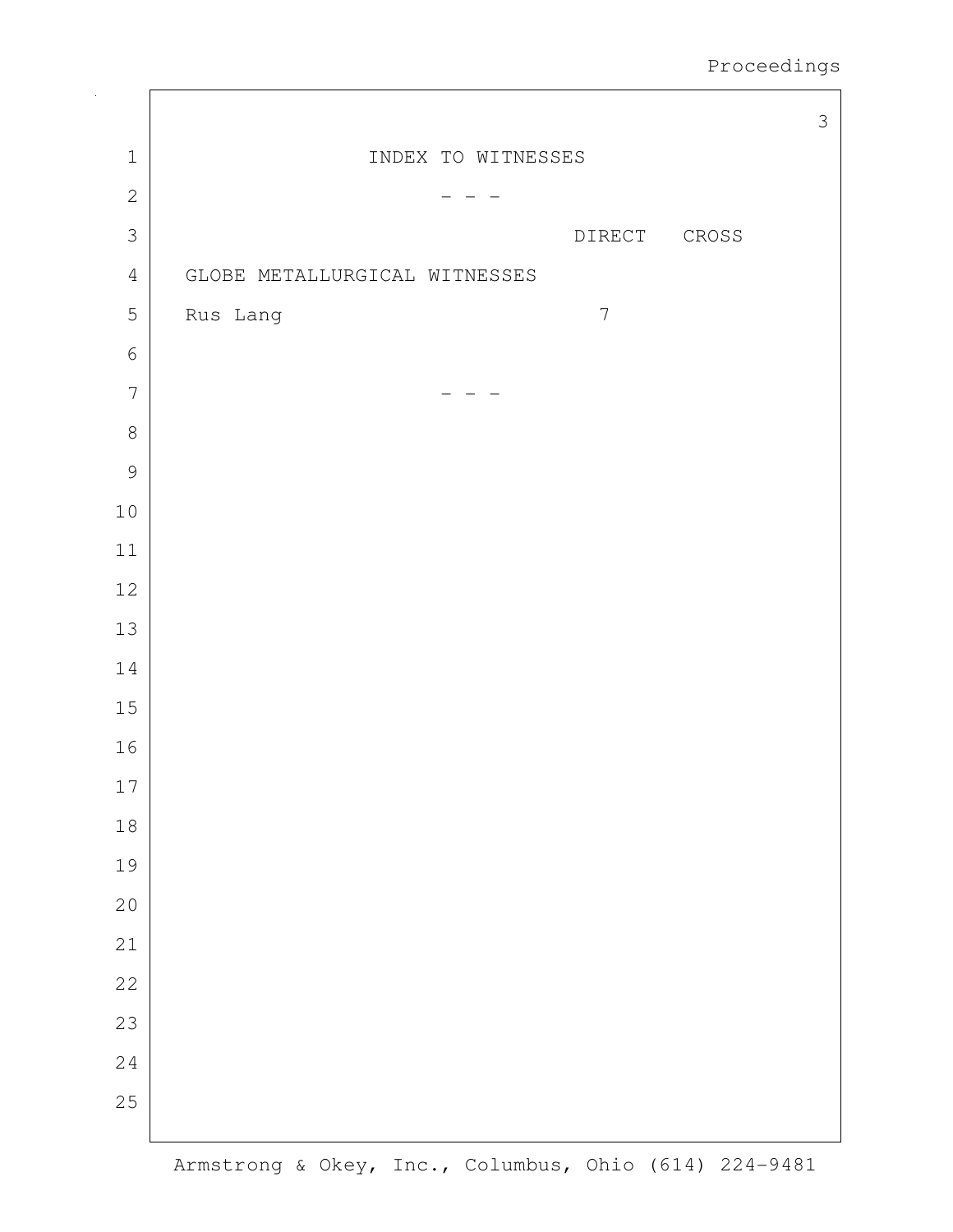Proceedings

|                |                                                                | $\sqrt{4}$ |
|----------------|----------------------------------------------------------------|------------|
| $1\,$          | INDEX TO EXHIBITS                                              |            |
| $\mathbf{2}$   |                                                                |            |
| 3              | MARKED<br>ADMT                                                 |            |
| $\sqrt{4}$     | GLOBE EXHIBITS                                                 |            |
| 5              | Application<br>$\,8\,$<br>13<br>$\mathbf 1$                    |            |
| $\sqrt{6}$     |                                                                |            |
| $\overline{7}$ | JOINT EXHIBITS                                                 |            |
| $\,8\,$        | $10$<br>Stipulation and<br>13<br>$\mathbf 1$<br>Recommendation |            |
| $\mathcal{G}$  |                                                                |            |
| $10$           |                                                                |            |
| $11\,$         |                                                                |            |
| 12             |                                                                |            |
| 13             |                                                                |            |
| 14             |                                                                |            |
| $15\,$         |                                                                |            |
| 16             |                                                                |            |
| $17$           |                                                                |            |
| $18\,$         |                                                                |            |
| 19             |                                                                |            |
| 20             |                                                                |            |
| 21             |                                                                |            |
| 22             |                                                                |            |
| 23             |                                                                |            |
| 24             |                                                                |            |
| 25             |                                                                |            |
|                |                                                                |            |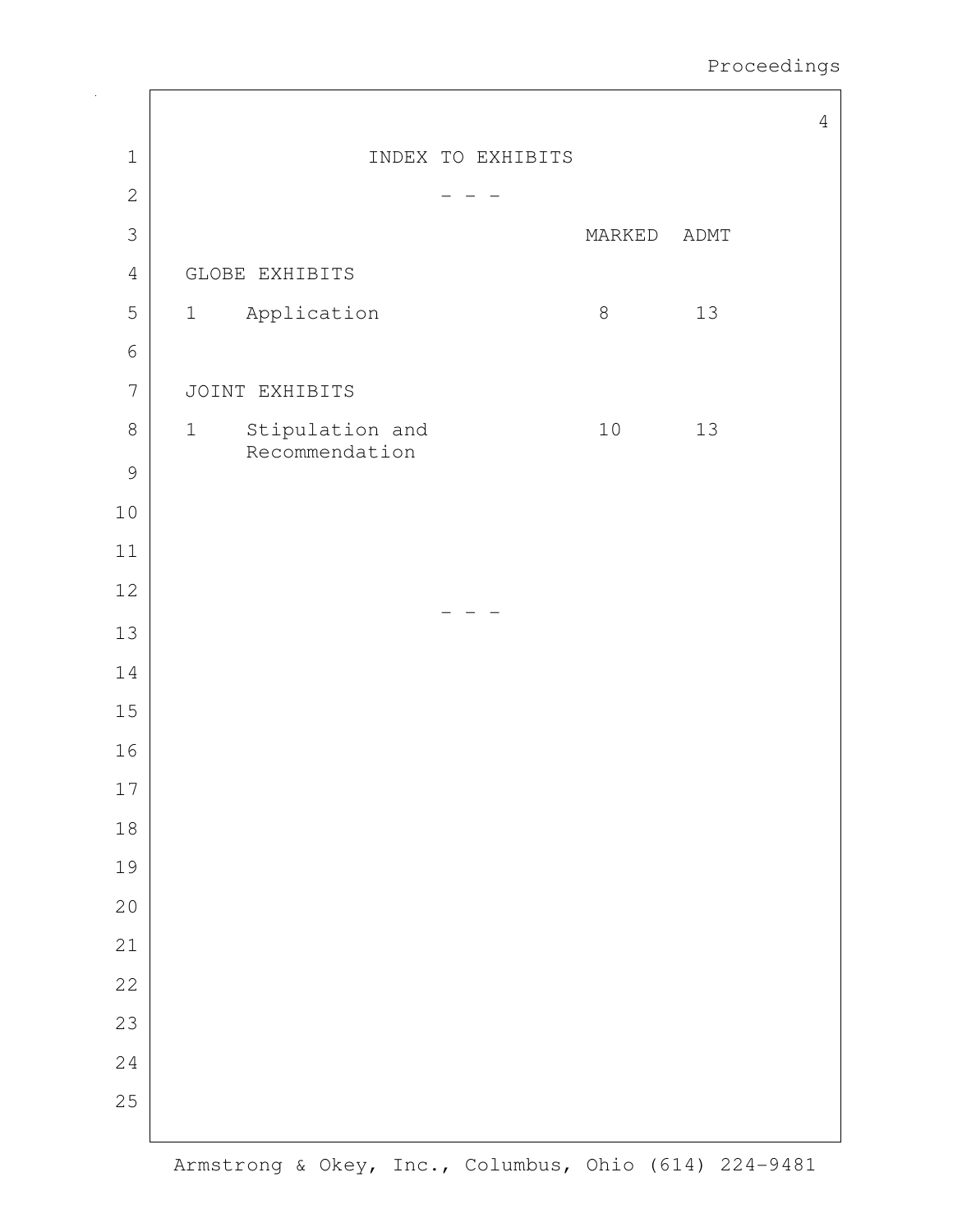|              |                                                  | 5 |
|--------------|--------------------------------------------------|---|
| $\mathbf{1}$ | Wednesday Afternoon,                             |   |
| 2            | May 6, 2015.                                     |   |
| 3            |                                                  |   |
| 4            | The<br>ATTORNEY EXAMINER WALSTRA:                |   |
| 5            | Public Utilities Commission of Ohio has called   |   |
| 6            | for hearing at this time and place Case No.      |   |
| 7            | 15-327-EL-AEC being In the Matter of             |   |
| 8            | the Application for Approval of an Amendment to  |   |
| 9            | a Contract for Electric Service between Ohio     |   |
| 10           | Power Company and Globe Metallurgical            |   |
| 11           | Incorporated.                                    |   |
| 12           | My name is Nick Walstra, with me is              |   |
| 13           | Bryce McKenney. We are the Attorney Examiners    |   |
| 14           | assigned by the Commission to hear this case.    |   |
| 15           | I would like to begin by taking                  |   |
| 16           | appearances of the parties. On behalf of Globe.  |   |
| 17           | MR. PETRICOFF: Yes, your Honor. On               |   |
| 18           | behalf of Globe Metallurgical, Inc. M. Howard    |   |
| 19           | Petricoff from the law firm of Vorys, Sater,     |   |
| 20           | Seymour and Pease, 52 East Gay Street, Columbus, |   |
| 21           | Ohio.                                            |   |
| 22           | Thank<br>ATTORNEY EXAMINER WALSTRA:              |   |
| 23           | you. On behalf of Ohio Power Company.            |   |
| 24           | MR. NOURSE: Thank you, your Honor.               |   |
| 25           | On behalf of Ohio Power Company, Steven T.       |   |
|              |                                                  |   |

 $\sqrt{ }$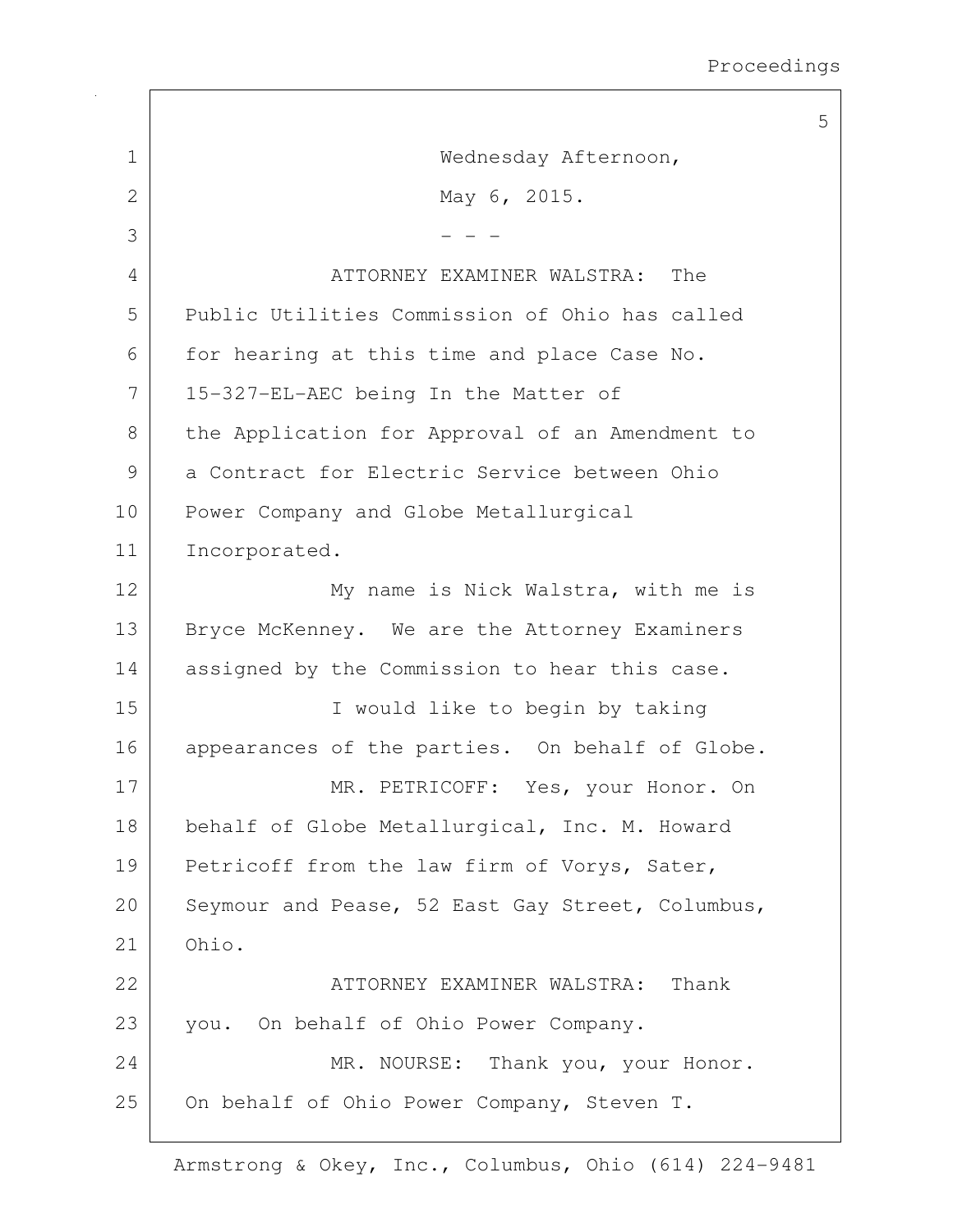|              |                                                  | 6 |
|--------------|--------------------------------------------------|---|
| $\mathbf 1$  | Nourse, 1 Riverside Plaza, Columbus, Ohio 43215. |   |
| $\mathbf{2}$ | ATTORNEY EXAMINER WALSTRA: Thank                 |   |
| 3            | you. On behalf of Staff.                         |   |
| 4            | MR. MCNAMEE: On behalf of                        |   |
| 5            | the Staff of the Public Utilities Commission of  |   |
| 6            | Ohio, Michael Dewine, Attorney General of the    |   |
| 7            | State of Ohio, I am Thomas W. McNamee, Assistant |   |
| 8            | Attorney General, counsel in this case. The      |   |
| 9            | address is 180 East Broad Street, Columbus,      |   |
| 10           | Ohio.                                            |   |
| 11           | ATTORNEY EXAMINER WALSTRA: Thank                 |   |
| 12           | you. I understand the parties have agreed to a   |   |
| 13           | stipulation; is that correct?                    |   |
| 14           | MR. PETRICOFF: That's correct, your              |   |
| 15           | Honor.                                           |   |
| 16           | ATTORNEY EXAMINER WALSTRA: Thank                 |   |
| 17           | you. Do we have a witness available in support   |   |
| 18           | of that?                                         |   |
| 19           | MR. PETRICOFF: Yes, Your Honor. At               |   |
| 20           | this time Globe would like to call to the stand  |   |
| 21           | Russ Lang.                                       |   |
| 22           | Thank<br>ATTORNEY EXAMINER WALSTRA:              |   |
| 23           | you.                                             |   |
| 24           | (WITNESS SWORN)                                  |   |
| 25           |                                                  |   |
|              |                                                  |   |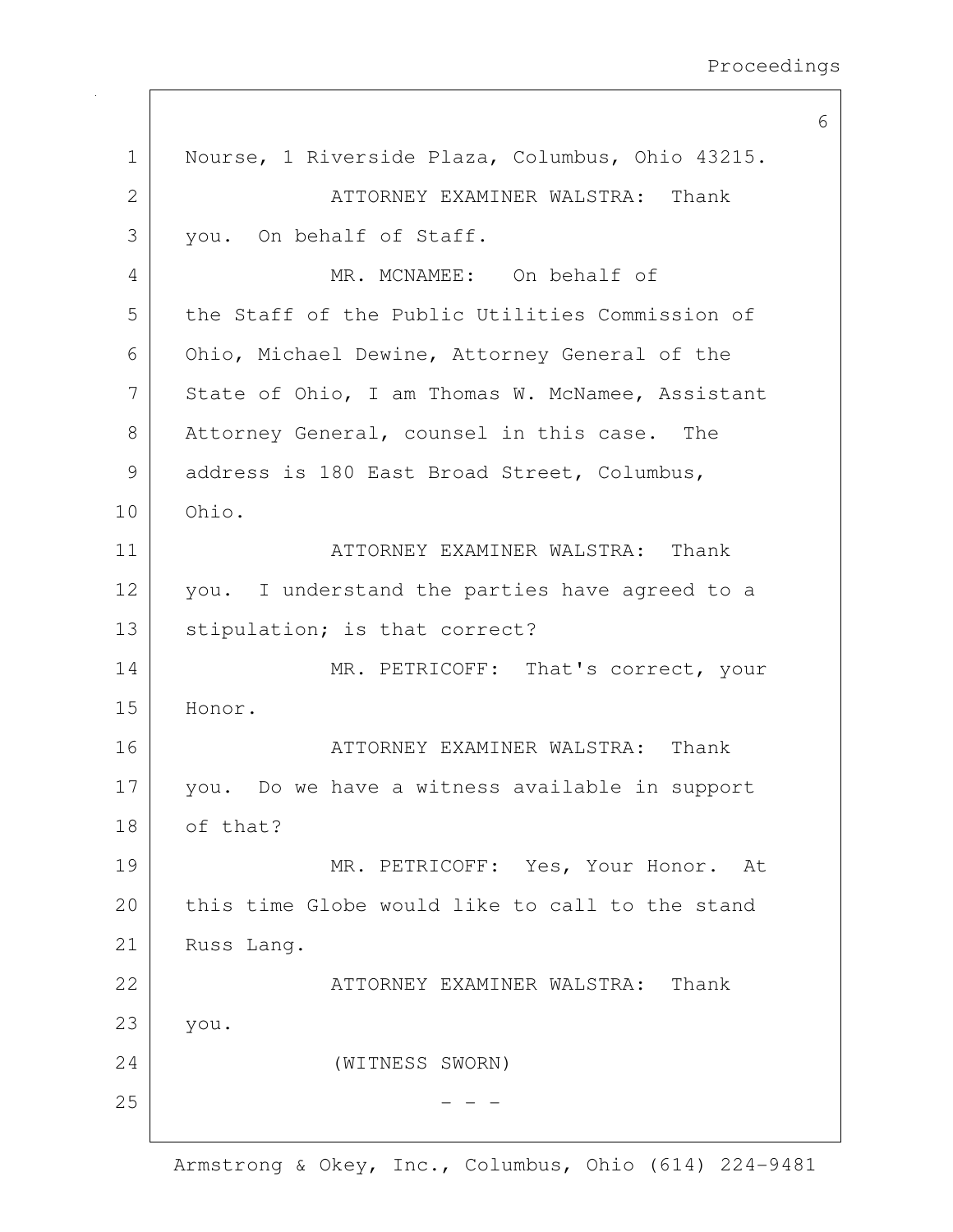|              |                                                  | 7 |
|--------------|--------------------------------------------------|---|
| $\mathbf 1$  | RUSS LANG                                        |   |
| $\mathbf{2}$ | called as a witness on behalf of Globe           |   |
| 3            | Metallurgical, being first duly sworn, testified |   |
| 4            | as follows:                                      |   |
| 5            | DIRECT EXAMINATION                               |   |
| 6            | By Mr. Petricoff:                                |   |
| 7            | Mr. Lang, could you please state<br>$Q$ .        |   |
| 8            | your name, business address and title for the    |   |
| 9            | record?                                          |   |
| 10           | My name is Russ Lang, I am<br>Α.                 |   |
| 11           | the corporate energy manager for Globe           |   |
| 12           | Metallurgical, 1595 Starling Road, Beverly, Ohio |   |
| 13           | 45715.                                           |   |
| 14           | And on whose behalf do you appear<br>Q.          |   |
| 15           | today?                                           |   |
| 16           | Globe Metallurgical.<br>Α.                       |   |
| 17           | Okay. Could you please describe<br>$\mathbb Q$ . |   |
| 18           | the business activities of Globe Metallurgical?  |   |
| 19           | Sure. Globe produces silicon metal<br>Α.         |   |
| 20           | and silicon based alloys for the chemical        |   |
| 21           | industry, steel industry, and the foundry        |   |
| 22           | industry.                                        |   |
| 23           | And does it have a facility in Ohio,<br>$Q$ .    |   |
| 24           | and if so could you describe that?               |   |
| 25           | Yes. Our facility is in Beverly,<br>Α.           |   |
|              |                                                  |   |

 $\overline{1}$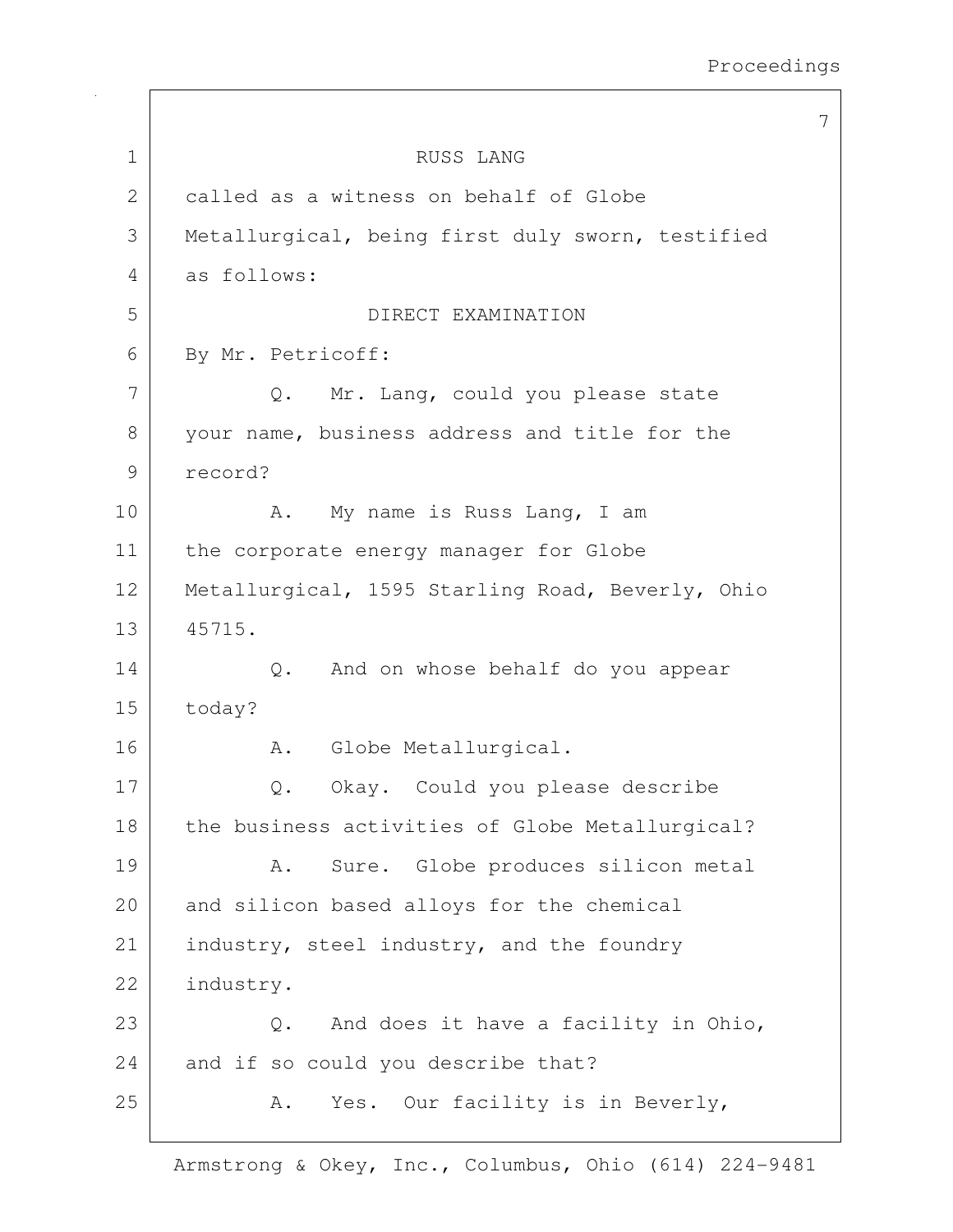8

1 Ohio. 2 Q. Okay. And how many people are 3 employed at Globe Metallurgical? 4 A. We presently employ 237 people at 5 our Ohio facility.  $6$  Q. And how does Globe obtain its 7 electric service today? 8 A. Currently we are an interruptible 9 customer, unique arrangement customer, serviced 10 by American Electric Power. 11 | Q. And how many employees did Globe 12 have prior to entering into the unique 13 arrangement? 14 | A. Prior to our existing arrangement 15 our employment level was right around 180 16 people. 17 MR. PETRICOFF: Your Honor, I would 18 like to have marked as Global Exhibit No. 1 the 19 application in the matter at bar. 20 ATTORNEY EXAMINER WALSTRA: So 21 marked. 22 (EXHIBIT MARKED FOR THE PURPOSE OF 23 IDENTIFICATION) 24 Q. Mr. Lang, do you have a copy of 25 Globe Exhibit No. 1 with you?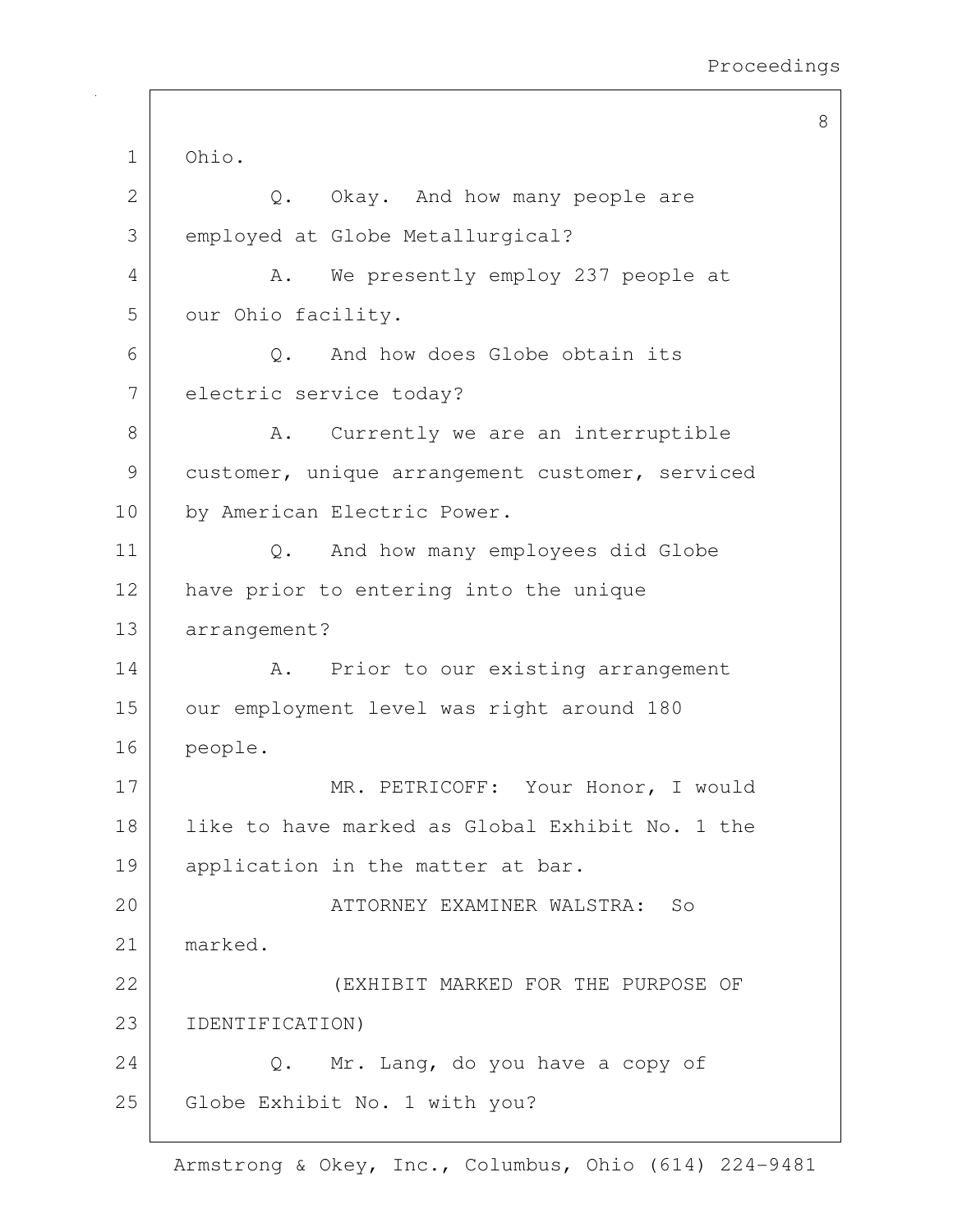9

| $\mathbf 1$    | A. Yes, I do.                                       |
|----------------|-----------------------------------------------------|
| $\overline{2}$ | Q. And could you please describe that               |
| 3              | document and identify it for the record?            |
| 4              | A. Yes. This is our application for                 |
| 5              | the one year extension of our arrangement that      |
| 6              | was filed in early February.                        |
| 7              | Q. Okay. And when did you file the                  |
| 8              | arrangement?                                        |
| 9              | A. February 13th.                                   |
| 10             | Q. Okay. And were there any                         |
| 11             | interventions or comments filed in response to      |
| 12             | the application?                                    |
| 13             | AEP Ohio filed as an intervenor, but<br>Α.          |
| 14             | there were no other comments by anyone else at      |
| 15             | that time.                                          |
| 16             | Q. Could you just briefly describe what             |
| 17             | the key items are that are in the application?      |
| 18             | In the application Globe requested a<br>Α.          |
| 19             | one year extension for the existing arrangement     |
| 20             | which is a flat rate per megawatt hour. And         |
| 21             | this arrangement asked to extend that for one       |
| 22             | year with an escalator in the price.                |
| 23             | Okay. Did you have, when I say you<br>$\mathbb Q$ . |
| 24             | it's you plural Globe, did you have discussions     |
| 25             | with American Electric Power after                  |
|                |                                                     |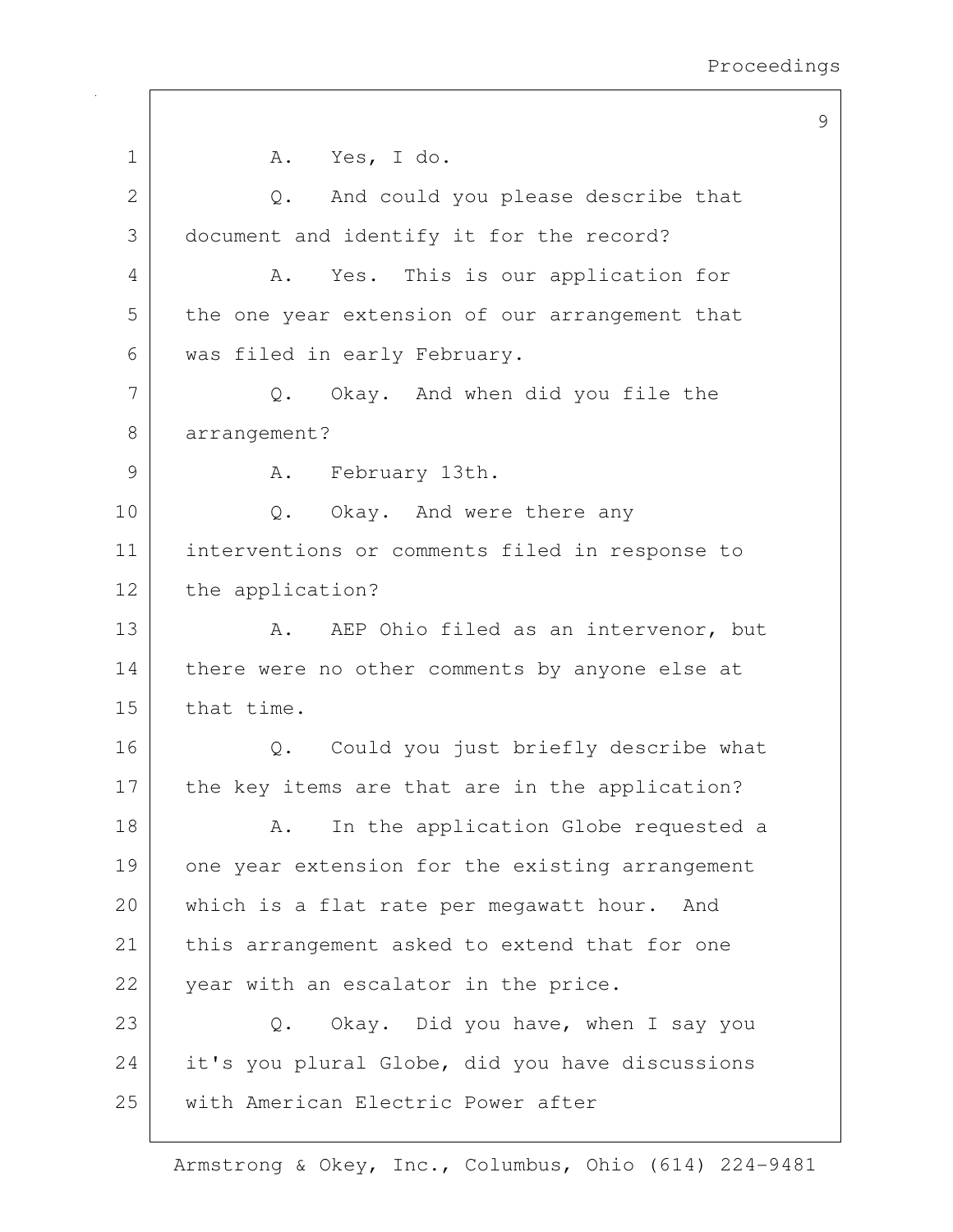```
10
1 the intervention in this matter?
2 A. Yes.
3 Q. What about the Staff of the
4 Commission?
5 A. Yes. We had several conversations
6 with Staff as well.
7 Q. And did these conversations lead to
8 a stipulated amendment to the application?
9 A. Yes, it did.
10 MR. PETRICOFF: Your Honor, at this
11 time I would like to have marked as Joint 
12 | Exhibit No. 1 the Stipulation and Recommendation
13 in the matter at bar.
14 ATTORNEY EXAMINER WALSTRA: So
15 marked.
16 (EXHIBIT MARKED FOR THE PURPOSE OF 
17 IDENTIFICATION) 
18 Q. Mr. Lang, what is your experience
19 buying electricity and natural gas?
20 A. I have been employed at our facility
21 in Ohio for 25 years, and since basically day
22 one electricity contract has been under my
23 umbrella, so I have been involved in buying 
24 electricity and natural gas for that duration.
25 Q. And as an active buyer of
```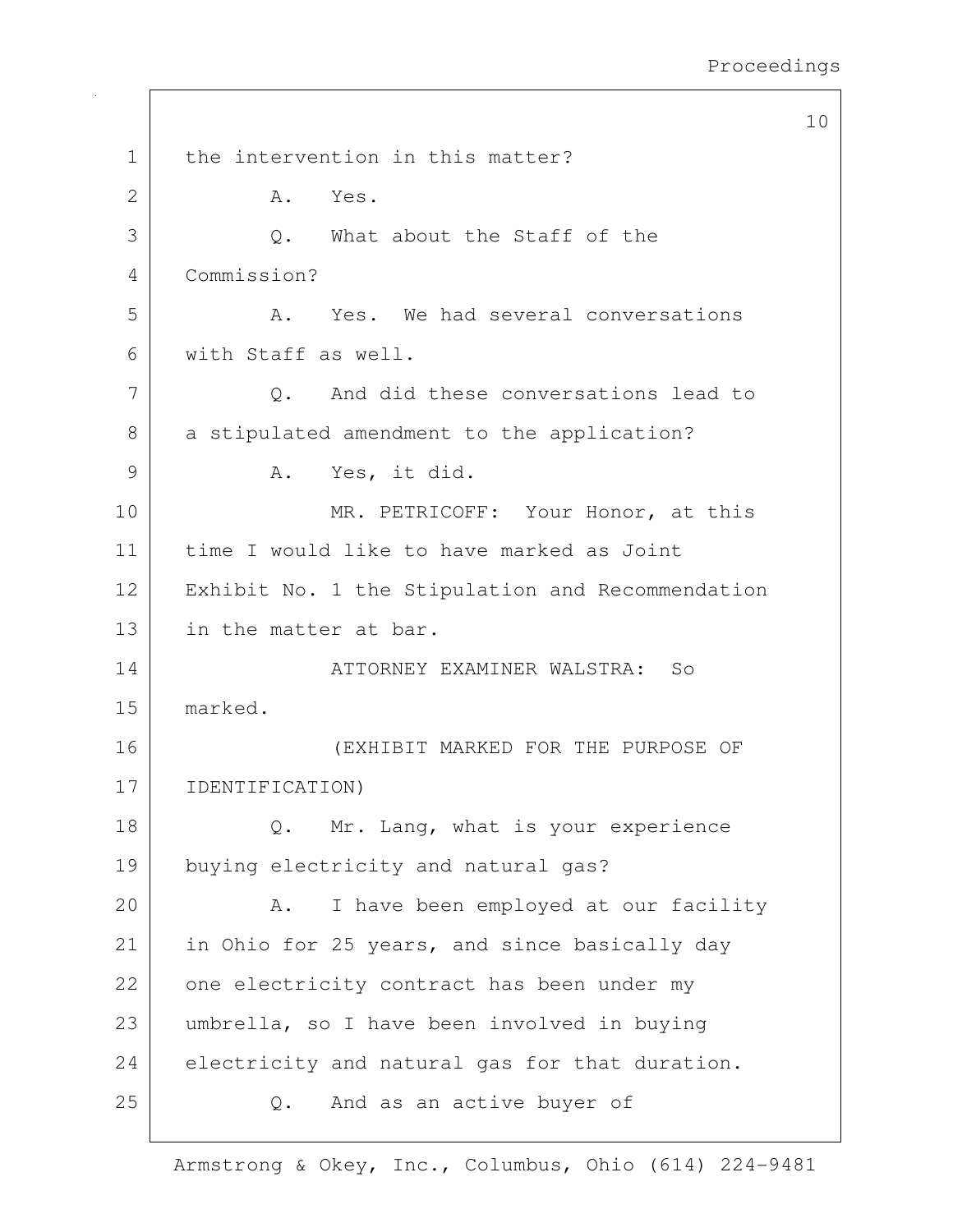| $\mathbf 1$   | electricity and natural gas for 25 years do you  |
|---------------|--------------------------------------------------|
| 2             | have a familiarity with the regulations and      |
| 3             | practices of that market?                        |
| 4             | Yes, I do.<br>Α.                                 |
| 5             | Okay. Could you describe for me the<br>$Q$ .     |
| 6             | changes between the application that are called  |
| 7             | for in the Joint Exhibit No. 1, the stipulation? |
| $8\,$         | Right. After several discussions<br>Α.           |
| $\mathcal{G}$ | with the parties it was decided that Globe would |
| 10            | pay a fixed rate per megawatt hour for the wire  |
| 11            | service supplied by the AEP Ohio.                |
| 12            | And would that be a discounted rate?<br>$Q$ .    |
| 13            | It would be a discounted rate off<br>Α.          |
| 14            | the standard tariff offering for those services. |
| 15            | And we would continue to provide our roughly 85  |
| 16            | megawatts of interruptible load as well.         |
| 17            | Are there any limits -- well, first<br>$Q$ .     |
| 18            | of all, the difference between the discounted    |
| 19            | rate for wire service and the regular rate for   |
| 20            | wire service, where will that delta revenue go?  |
| 21            | That delta revenue will go to the<br>Α.          |
| 22            | Economic Development Rider.                      |
| 23            | And are there any limits to it that<br>$Q$ .     |
| 24            | are called for in the stipulation?               |
| 25            | Yes, there is. There is a \$4<br>Α.              |
|               |                                                  |

Armstrong & Okey, Inc., Columbus, Ohio (614) 224-9481

11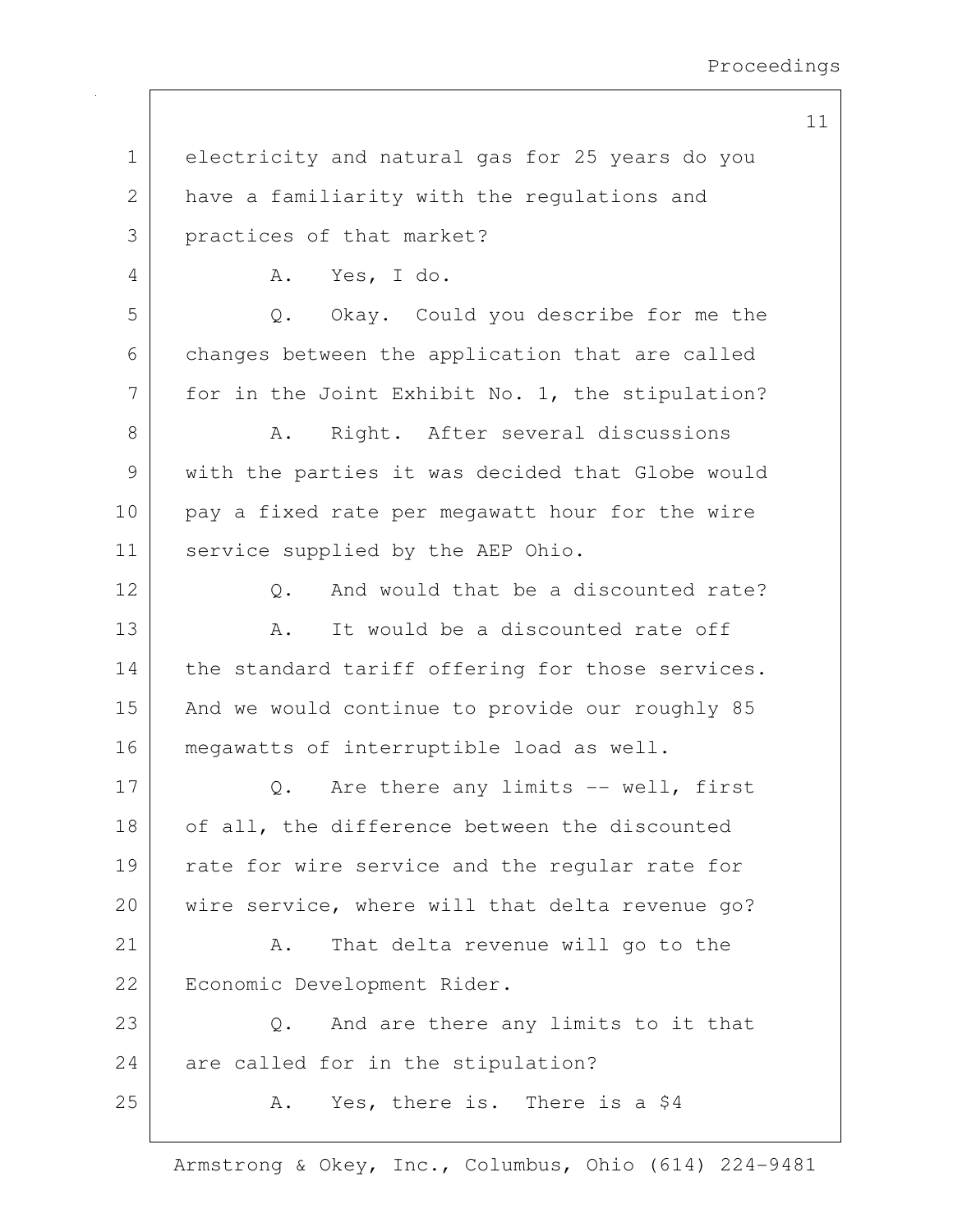12 1 | million hard cap on the delta revenue. 2 Q. Based on your experience in the 3 field would you say that this stipulation was a 4 product of serious bargaining among capable and 5 knowledgeable parties? 6 A. Yes, it was.  $7$  Q. Does the stipulation taken as a 8 package benefit ratepayers and the public 9 interest? 10 | A. It does. It allows us to maintain 11 our employment level at our Beverly facility, 12 and allows our 85 megawatts of interruptable 13 | load to be used during peak and emergency 14 purposes. 15 Q. And does the settlement package, to 16 the best of your knowledge, violate any 17 | important regulatory principle or practice? 18 A. No, it does not. 19 MR. PETRICOFF: Your Honor, I have 20 | no further questions of the witness. 21 ATTORNEY EXAMINER WALSTRA: Thank 22 you. Any cross-examination? 23 MR. NOURSE: No questions for Ohio 24 Power, Your Honor. 25 MR. MCNAMEE: No questions from the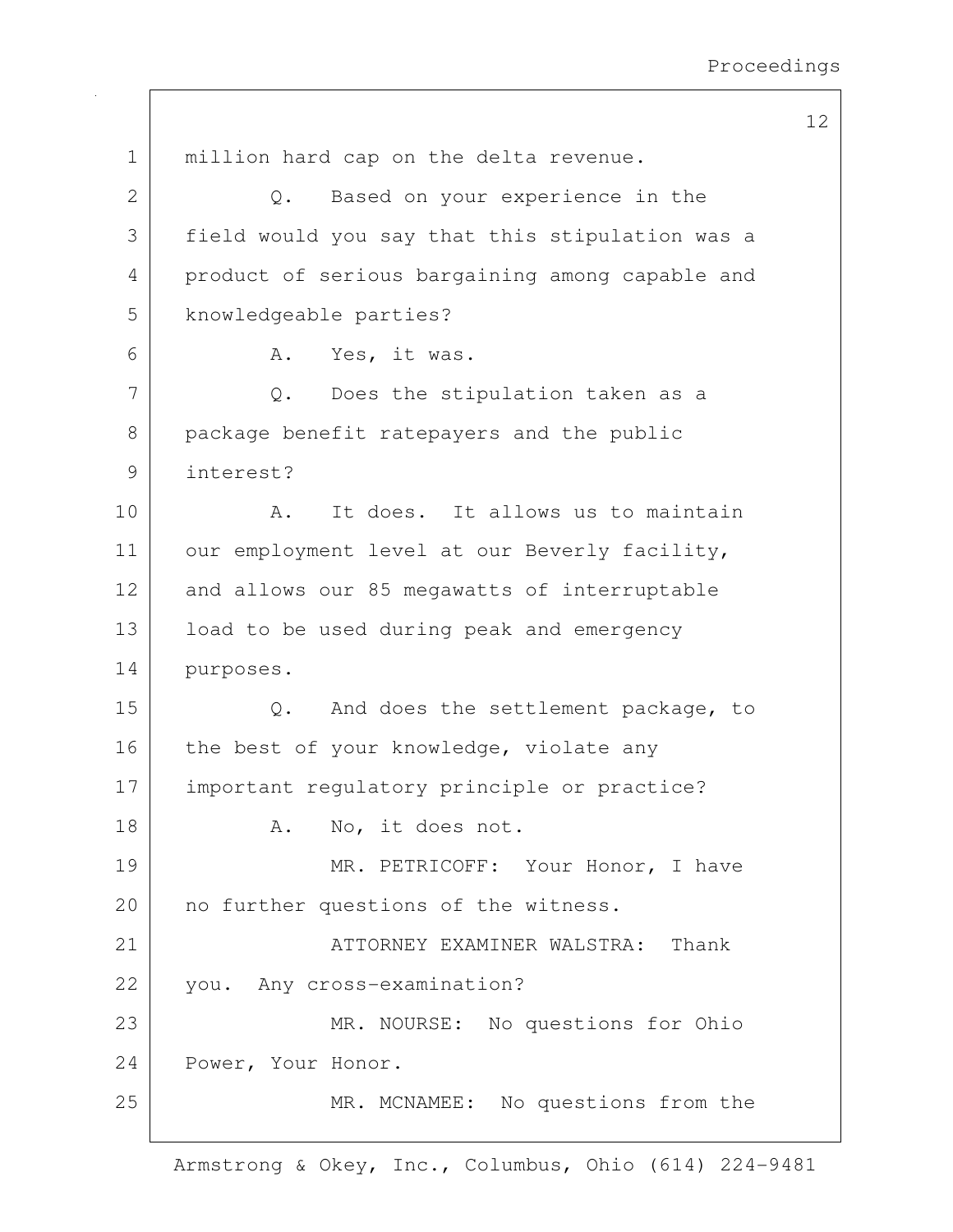13 1 Staff. Thank you. 2 ATTORNEY EXAMINER WALSTRA: Thank 3 you. You may step down. 4 | THE WITNESS: Thank you. 5 | MR. PETRICOFF: Your Honor, at this 6 time we move for addition into the record of 7 both Globe Exhibit No. 1 and the Joint Exhibit 8 No. 1. 9 ATTORNEY EXAMINER WALSTRA: Thank 10 you. Any objections? 11 MR. NOURSE: No objections. 12 MR. MCNAMEE: No objections. 13 | ATTORNEY EXAMINER WALSTRA: They 14 will be admitted. 15 (EXHIBITS HEREBY ADMITTED INTO 16 EVIDENCE) 17 | ATTORNEY EXAMINER WALSTRA: Anything 18 | else to come before us? 19 | MR. PETRICOFF: Nothing, Your Honor. 20 MR. MCNAMEE: Nothing from the 21 Staff. 22 | ATTORNEY EXAMINER WALSTRA: Thank 23 you. In that case we are adjourned. 24 (At 2:45 P.M. the hearing was 25 concluded)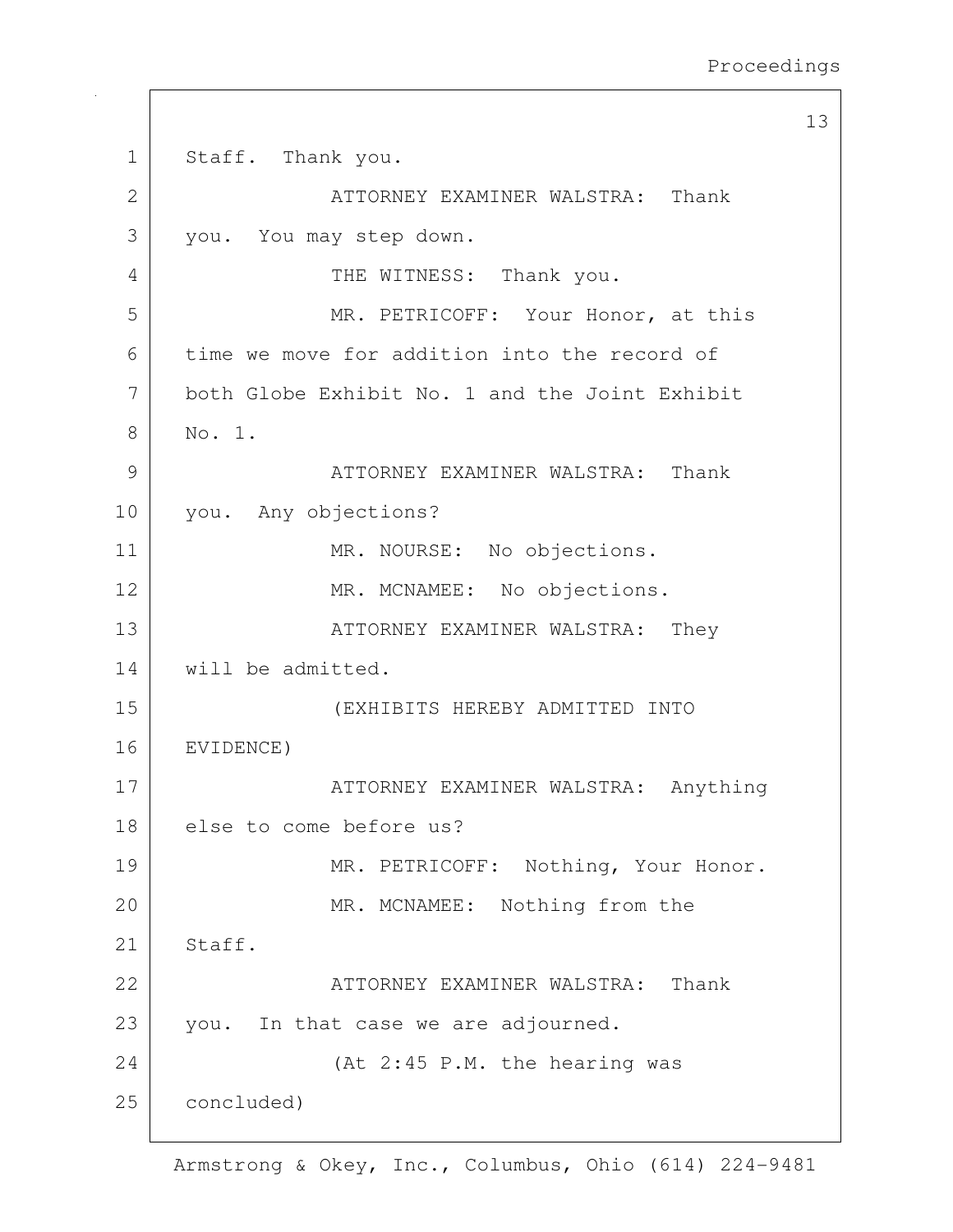|               |                                                                                             | 14 |
|---------------|---------------------------------------------------------------------------------------------|----|
| $\mathbf{1}$  | CERTIFICATE                                                                                 |    |
| $\mathbf{2}$  | I do hereby certify that the foregoing                                                      |    |
| 3             | is a true and correct transcript of the<br>proceedings taken by me in this matter on May 6, |    |
| 4             | 2015, and carefully compared with my original<br>stenographic notes.                        |    |
| 5             |                                                                                             |    |
| 6             | Michael O. Spencer,                                                                         |    |
| 7             | Registered Professional<br>Reporter.                                                        |    |
| $\,8\,$       |                                                                                             |    |
| $\mathcal{G}$ |                                                                                             |    |
| 10            |                                                                                             |    |
| 11            |                                                                                             |    |
| 12            |                                                                                             |    |
| 13            |                                                                                             |    |
| 14            |                                                                                             |    |
| 15            |                                                                                             |    |
| 16            |                                                                                             |    |
| 17            |                                                                                             |    |
| 18            |                                                                                             |    |
| 19            |                                                                                             |    |
| 20            |                                                                                             |    |
| 21            |                                                                                             |    |
| 22            |                                                                                             |    |
| 23            |                                                                                             |    |
| 24            |                                                                                             |    |
| 25            |                                                                                             |    |
|               |                                                                                             |    |

 $\sqrt{ }$